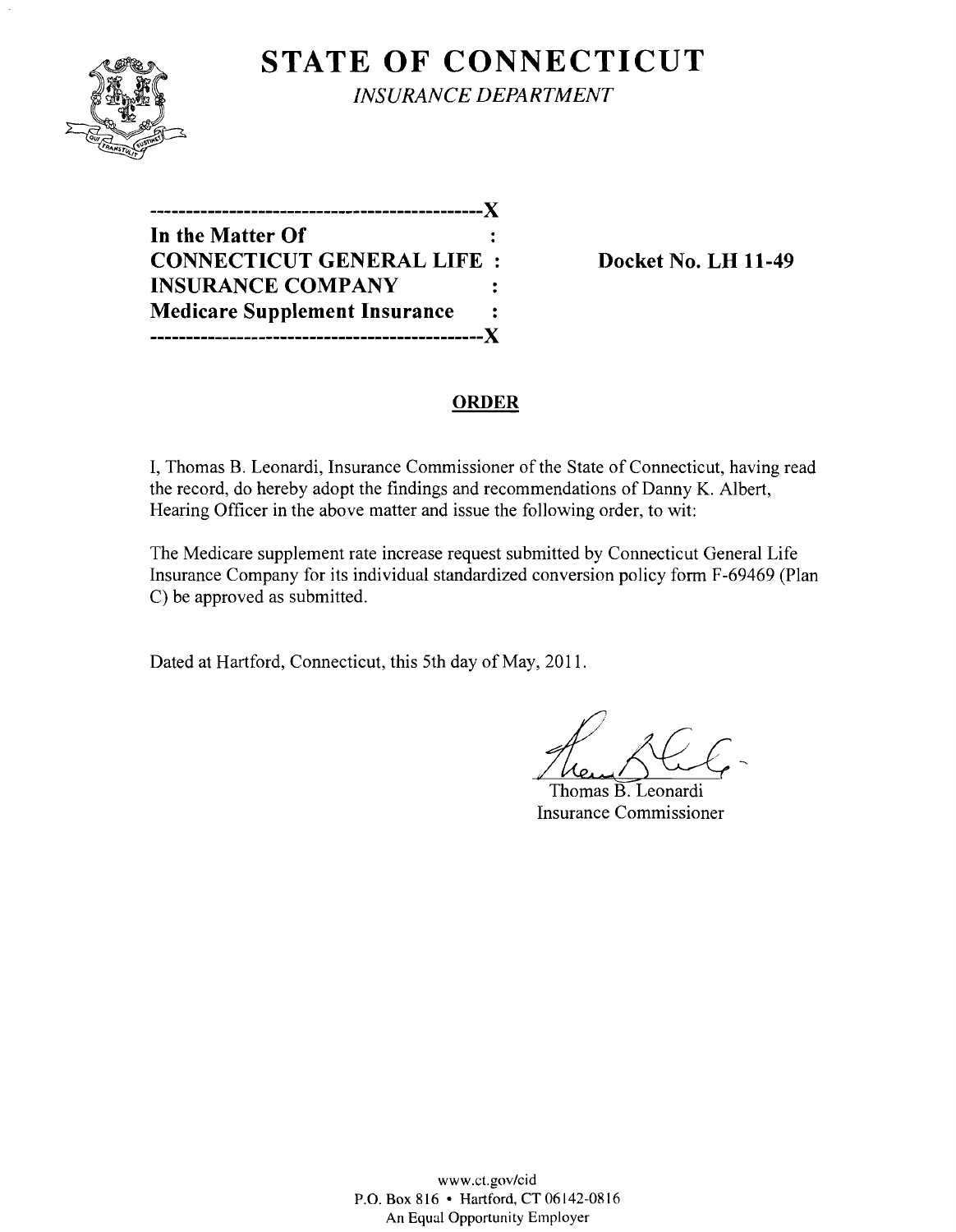# **STATE OF CONNECTICUT**



*INSURANCE DEPARTMENT* 

**----------------------------------------------)( In the Matter Of CONNECTICUT GENERAL LIFE: Docket No. LH 11-49 INSURANCE COMPANY Medicare Supplement Insurance ----------------------------------------------)(** 

# **PROPOSED FINAL DECISION**

## 1. **INTRODUCTION**

The Insurance Commissioner of the State of Connecticut is empowered to review rates charged for individual and group Medicare supplement policies sold to any resident of this State who is eligible for Medicare. The source for this regulatory authority is contained in Chapter 700c and Section 38a-495a of the Connecticut General Statutes.

After due notice a hearing was held at the Insurance Department in Hartford on April 27, 2011 to consider whether or not the rate increase requested by Connecticut General Life Insurance Company on its individual standardized conversion business should be approved.

No one from the general public attended the hearing.

No representatives from Connecticut General Life Insurance Company attended the hearing.

The hearing was conducted in accordance with the requirements of Section 38a-474, Connecticut General Statutes, the Uniform Administrative Procedures Act, Chapter 54 of the Connecticut General Statutes, and the Insurance Department Rules of Practice, Section 38a-8-1 et seq. of the Regulations of Connecticut State Agencies.

A Medicare supplement (or Medigap) policy is a private health insurance policy sold on an individual or group basis which provides benefits that are additional to the benefits provided by Medicare. For many years Medicare supplement policies have been highly regulated under both state and federal law to protect the interests of persons eligible for Medicare who depend on these policies to provide additional coverage for the costs of health care.

Effective December 1,2005, Connecticut amended its program of standardized Medicare supplement policies in accordance with Section 38a-495a of the Connecticut General Statutes, and Sections 38a-495a-1 through 38a-495a-21 of the Regulations of Connecticut Agencies. This program, which conforms to federal requirements, provides that all insurers offering Medicare supplement policies for sale in the state must offer the basic "core" package of benefits known as Plan A. Insurers may also offer anyone or more of eleven other plans (Plans B through L).

> www.ct.gov/cid P.O. Box 816 • Hartford, CT 06142-0816 An Equal Opportunity Employer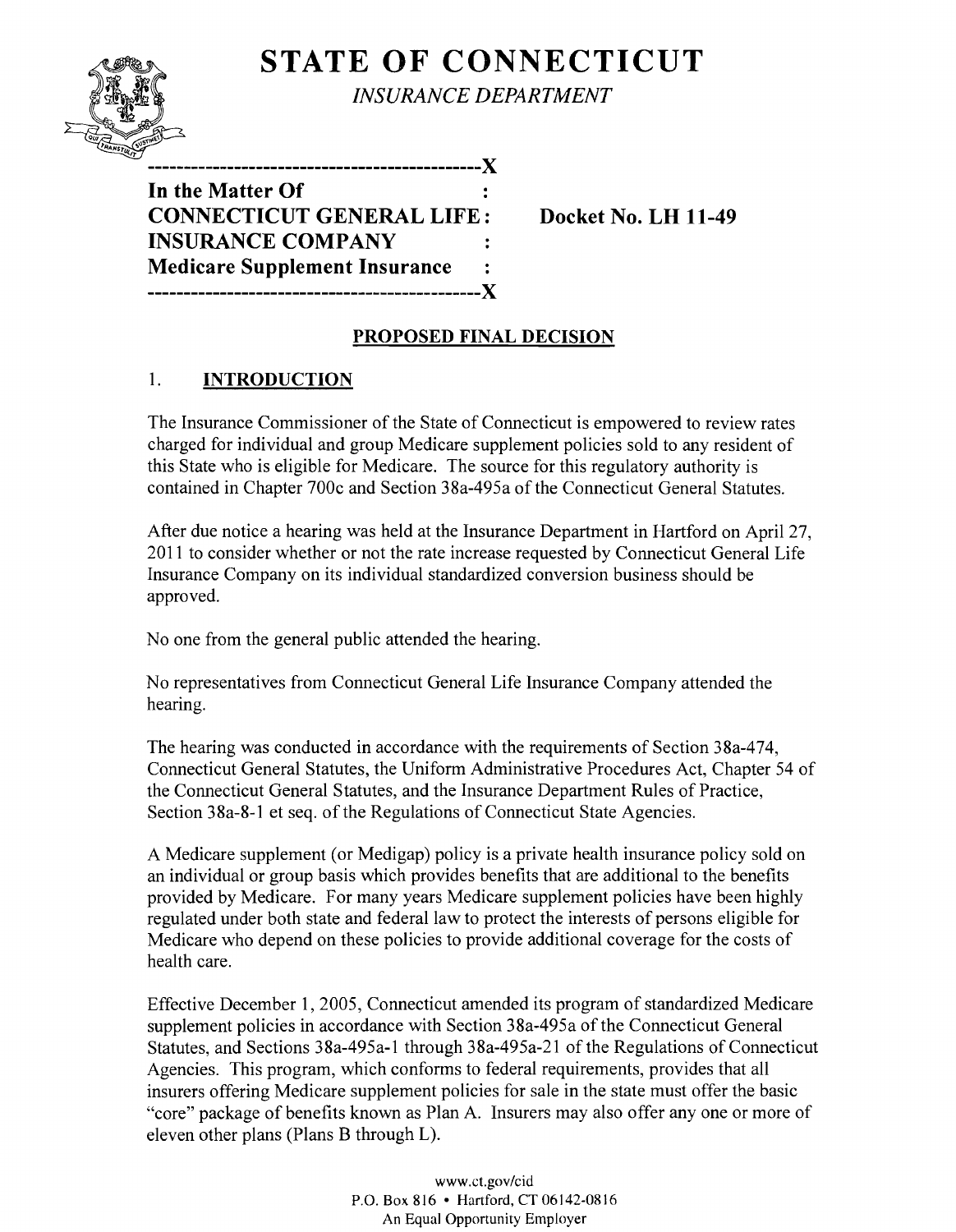Effective January 1,2006, in accordance with Section 38a-495c of the Connecticut General Statutes (as amended by Public Act 05-20) premiums for all Medicare supplement policies in the state must use community rating. Rates for Plans A through L must be computed without regard to age, gender, previous claims history or the medical condition of any person covered by a Medicare supplement policy or certificate.

The statute provides that coverage under Plan A through L may not be denied on the basis of age, gender, previous claims history or the medical condition of any covered person. Insurers may exclude benefits for losses incurred within six months from the effective date of coverage based on a pre-existing condition.

Effective October 1, 1998, carriers that offer Plan B or Plan C must make these plans as well as Plan A, available to all persons eligible for Medicare by reason of disability.

Insurers must also make the necessary arrangements to receive notice of all claims paid by Medicare for their insureds so that supplemental benefits can be computed and paid without requiring insureds to file claim forms for such benefits. This process of direct notice and automatic claims payment is commonly referred to as "piggybacking" or "crossover".

Sections 38a-495 and 38a-522 of the Connecticut General Statutes, and Section 38a-495a-10 of the Regulations of Connecticut Agencies, state that individual and group Medicare supplement policies must have anticipated loss ratios of 65% and 75%, respectively. Under Sections 38a-495-7 and 38a-495a-10 of the Regulations of Connecticut Agencies, filings for rate increases must demonstrate that actual and expected losses in relation to premiums meet these standards, and anticipated loss ratios for the entire future period for which the requested premiums are calculated to provide coverage must be expected to equal or exceed the appropriate loss ratio standard.

Section 38a-473 of the Connecticut General Statutes provides that no insurer may incorporate in its rates for Medicare in its rates for Medicare supplement policies factors for expenses that exceed 150% of the average expense ratio for that insurer's entire written premium for all lines of health insurance for the previous calendar year.

### **II. FINDING OF FACT**

After reviewing the exhibits entered into the record of this proceeding, and utilizing the experience, technical competence and specialized knowledge of the Insurance Department, the undersigned makes the following findings of fact:

1. Connecticut General Life Insurance Company has requested the following rate increase on its individual standardized Medicare supplement plan:

|      | Proposed      |  |
|------|---------------|--|
| Plan | Rate Increase |  |
| €    | $4.22\%$      |  |

2. The last rate increase approved for this policy was in May of 2009 and resulted in an increase of 5.02%.